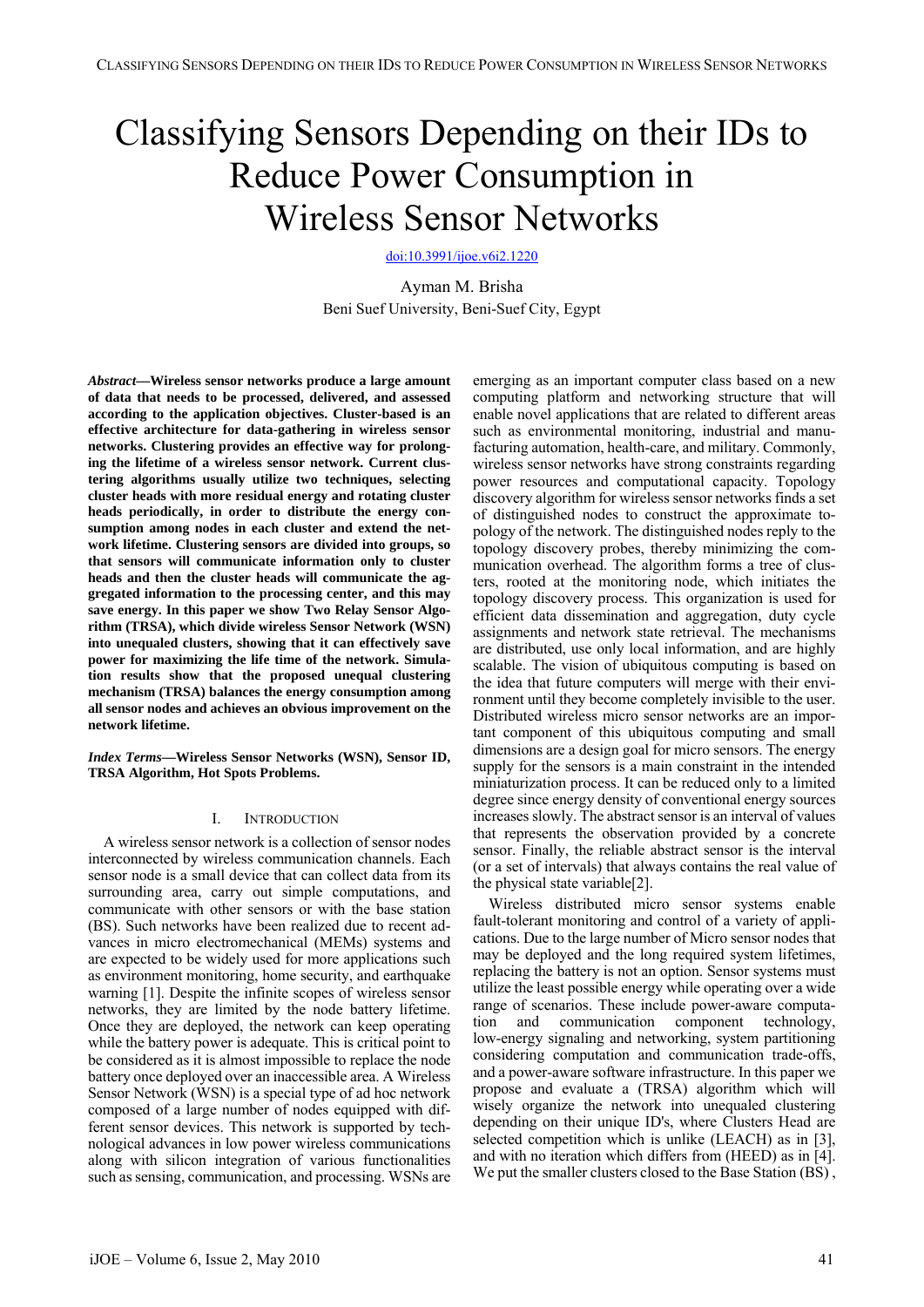thus they will consume lower energy, and distribute the bigger clusters far from B.S. to save C.H. power consumption. The bigger clusters can use TRSA for routing information between their CH and BS via the two relay sensors. The rest of the paper organized as follows: section II covers the cluster techniques in WSN. Section III shows the related work in this area. Section IV introduces the proposed algorithm (TRSA) and inter cluster multi hop routing protocol in detail. Section V analyzes (TRSA) algorithm and shows the simulation results. Finally, section VI concludes this paper with directed for future work.

## II. CLUSTERS IN SENSORS NETWORKS

Wireless sensor networks pose many challenges, primarily because the sensor nodes are resource constrained. Energy is constrained by the limited battery power in sensor nodes. The form factor is an important node design consideration for easy operability and specified deployment of these nodes, which limit the resources in a node. The protocols and applications designed for sensor networks should be highly efficient and optimize the resources used. Topology discovery algorithm for sensor networks uses data dissemination and aggregation, duty-cycle assignments and network-state retrieval. Network topology as shown in Fig. 1 with white empty node for Normal Sensor (NS), the black field node for Cluster Head, and the big node for the Base Station (BS) which are connected to the internet, provides information about the active nodes, their connectivity, and the reach ability map of the system.

The topology discovery algorithm uses the wireless broadcast medium of communication. The nodes know about the existence of other nodes in their communication range by listening to the communication channel. The algorithm finds a set of distinguished nodes, and by using their neighborhood information constructs the approximate topology of the network. Only distinguished nodes reply to the topology discovery probes, thereby reducing the communication overhead of the process. These distinguished nodes form clusters comprising nodes in their neighborhood. As in Fig. 2 we have nine (9) unequaled clusters, the small size clusters are near to the Base Station (BS), and the big size ones are far from the base station. The Relay Sensors (RS) are in the two sides of the network field. The more suitable place for them is decided depending on equations 1 and2. These clusters are arranged in a tree structure, rooted at the monitoring or the initiating node. The tree of clusters represents a logical organization of the nodes and provides a framework for managing sensor networks.

Only local information between adjacent clusters flows from nodes in one cluster to nodes in a cluster at a different level in the tree of clusters. The clustering also provides a mechanism for assigning node duty cycles so that a minimal set of nodes is active in maintaining the network connectivity.

The cluster heads incur only minimal overhead to set up the structure and maintain local information about its neighborhood. Reducing the power consumption of wireless micro sensor networks increases the network lifetime.

#### III. RELATED WORK

Many clustering algorithms have been proposed for wireless sensor networks in recent years. Important and



Figure 1. the architecture of WSN in which the sensor nodes are deployed randomly into the interested area (Clusters) depending on their id .



Figure 2. unequaled clusters covered equaled area but the difference is in number of sensors in each cluster.

most relevant papers [3-8] will be reviewed for convenience. In LEACH [3], each node has a certain probability of becoming a cluster head per round, and the task of being a cluster head is rotated between nodes. In the data transmission phase, each cluster head sends an aggregated packet to the base station by single hop. In PEGASIS [6], further improvement on energy-conservation is suggested by connecting the sensors into a chain. To reduce the workload of cluster heads, a two-phase clustering (TPC) scheme for delay-adaptive data gathering is proposed. Each cluster member searches for a neighbor closer than the cluster head within the cluster to set up an energy-saving and delay-adaptive data relay link. HEED [4] extends LEACH by incorporating communication range limits and intra-cluster communication cost information. The initial probability for each node to become a tentative cluster head depends on its residual energy, and final heads are selected according to the cost. In the implementation of HEED [9], multihop routing is used when cluster heads deliver the data to the data sink. The methods mentioned above, require re-clustering after a period of time because of cluster heads' higher workload. In [7], an unequal clustering model is first investigated to balance the energy consumption of cluster heads in multihop wireless sensor networks. The work focuses on a heterogeneous network where cluster heads (super nodes) are deterministically deployed at some pre computed locations, thus it's easy to control the actual sizes of clusters. Through both theoretical and experimental analyses, it is shown that unequal clustering could be beneficial, especially for heavy traffic applications. A similar problem of unbalanced energy consumption among cluster heads also exists in single hop wireless sensor networks. Cluster heads far away from the base station have to transmit packets over longer distances than those of heads closer to the base station. As a result, they will consume more energy. In EECS [8], a distance-based cluster formation method is proposed to produce clusters of un-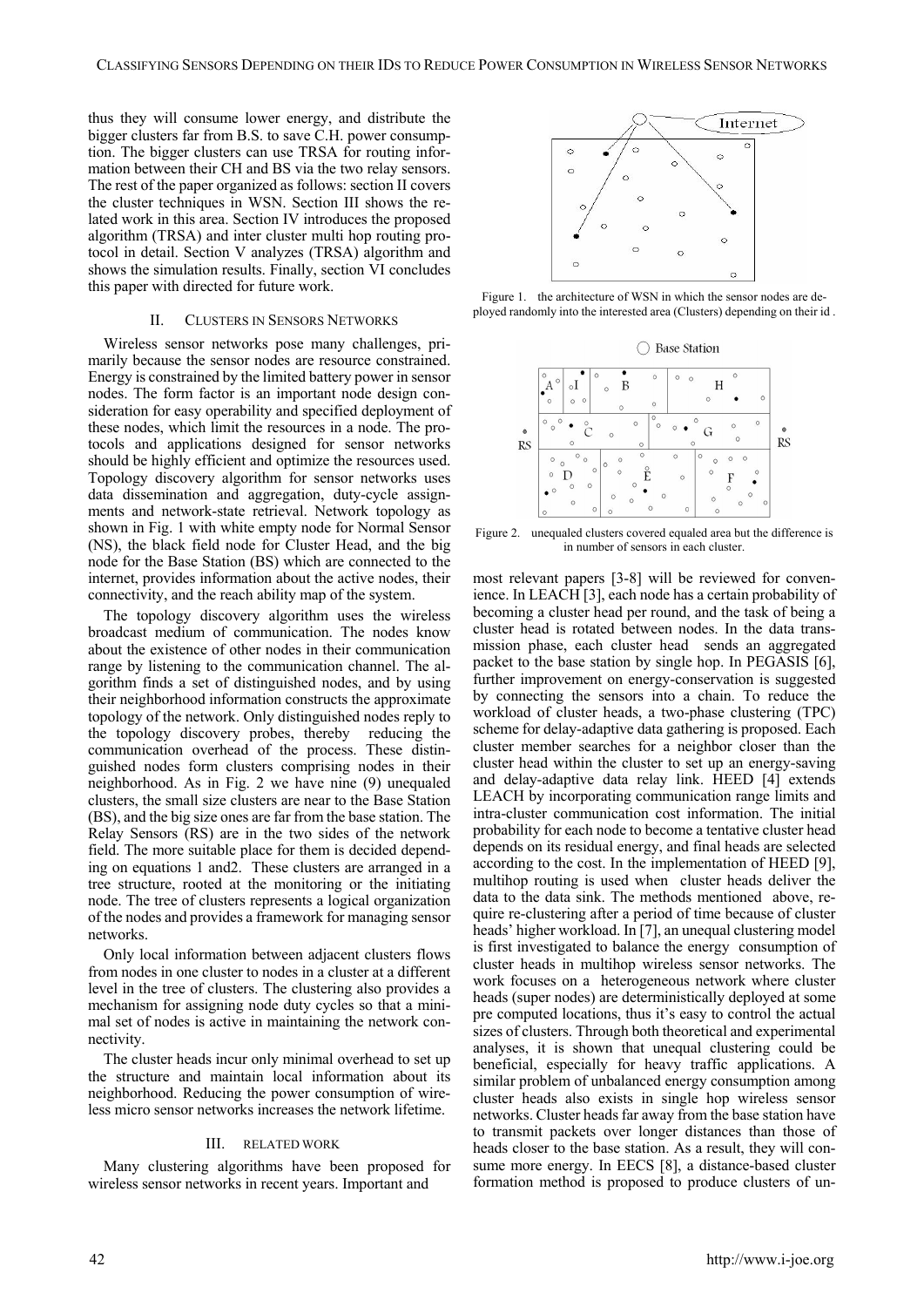equal size in single hop networks. A weighted function is introduced to let clusters farther away from the base station have smaller sizes, thus some energy could be preserved for long-distance data transmission to the base station. Many energy-aware multihop routing protocols have also been proposed for wireless sensor networks. According to different application requirements, those protocols have different goals and characteristics. In [10], the directed diffusion data dissemination paradigm is proposed. It is based on data-centric routing where the data sink broadcasts the interest. When the sensor has data for the interest, it sends the data along the aggregation tree to the sink. In [11], Gradient-Based Routing (GBR) is proposed as a variant of directed diffusion.

Three different data dissemination techniques (stochastic, energybased, and stream-based schemes) are presented to obtain a uniform distribution of the traffic throughout the whole network. However, these multihop routing protocols may not be applied to applications that require continuous data delivery to the data sink. In [12], the authors investigate an optimization problem of transmission range distribution , i.e., whether nodes can vary their transmission range as a function of their distance to the data sink and optimally distribute their traffic so that network lifetime is maximized. Simulation results show that energy balance can only be achieved at the expense of using the energy resources of some nodes inefficiently. This work reveals the upper bound of the lifetime of a flat sensor network and gives some valuable guidelines for designing multihop routing protocols for wireless sensor networks.

#### IV. TWO RELAY SENSOR ALGORITHM (TRSA)

Each sensor in the network has a unique identification number ID, two bytes are used for making a unique identifier. The first 10 bits (from 0 to 9) are used for coding(1024) sensors. So we can classify the network to 9 unequal clusters depending on the no. of 1's in each code as shown in Fig. 3. The remind two bits (all zero and all one) can used as a relay sensors to conduct the information between the far cluster head (CH) and the base station (BS). The six remind bits (from bit no. 10 to bit no.15) could be used to control sensor working and help in power saving to extend the life of the Wireless Sensor Network(WSN) as shown in Fig. 4.

| <b>Cluster Name</b> | <b>No. of Nodes</b> |
|---------------------|---------------------|
| Cluster A           | 10                  |
| Cluster B           | 45                  |
| Cluster C           | 120                 |
| Cluster D           | 210                 |
| Cluster E           | 253                 |
| Cluster F           | 210                 |
| Cluster G           | 119                 |
| Cluster H           | 45                  |
| Cluster I           | 10                  |
| Total               | 1022                |

TABLE I. UNEQUALED CLUSTERS

We assume that, the sensors are distributed according a homogeneous spatial Poisson process and hence, the number of sensors in a square area of side 2*a* is a Poisson random variable, *N* with mean *λA*. We assume that the

Relay Sensors are located at the center of the square area. Thus,

$$
E[D_i \mid N = n] = \int_A \sqrt{x_i^2 + y_i^2} \left(\frac{1}{4a^2}\right) dA = 0.765a \quad (1)
$$

If the total energy spent by the clusterheads to communicate the aggregated information to the processing center is denoted by TE, then

$$
E\{TE\bigg|N=n\} = \frac{0.765}{r} npa \tag{2}
$$

Where "npa" is the total length of the segments from all CHs to the Relay Sensors. Since data from each sensor has to travel at least one hop, the minimum possible energy consumption in a network with n sensors is n , assuming each sensor transmits 1 unit of data and the cost of doing so is 1 unit of energy.

In [13] EEUC, the cluster head (CH) chooses a relay node (RN) from its adjacent cluster heads according to the nodes residual energy and its distance to the base station (BS), and the algorithm in [13] is used for selecting the RN.



Figure 3. No. of sensor in each Cluster

15 14 13 12 11 10 9 8 7 6 5 4 3 2 1 0 **Control bits** Sensors IDs bits

Figure 4. dividing bits for control and addressing sensors

In the proposed algorithm, the two sensors with ID all zero and all 1 are used as relay sensors which proves that two hop for base station is better than one hop. The proposed algorithm is an improved version of that used in [14]. Table 1 shows the number of sensors in each cluster from cluster A to Cluster I, in [14], the authors have assumed that the sensors are equipped with the capability of tuning the power at which they transmit and they communicate with power enough to achieve acceptable signal-to-noise ratio at the receiver. Hereby, it is assumed a network in which the sensors are very simple and all the sensors transmit at a fixed power level; data between two communicating sensors not within each other's radio range is forwarded by other sensors in the network. The authors, in [14], have observed in their simulation experiments that in a network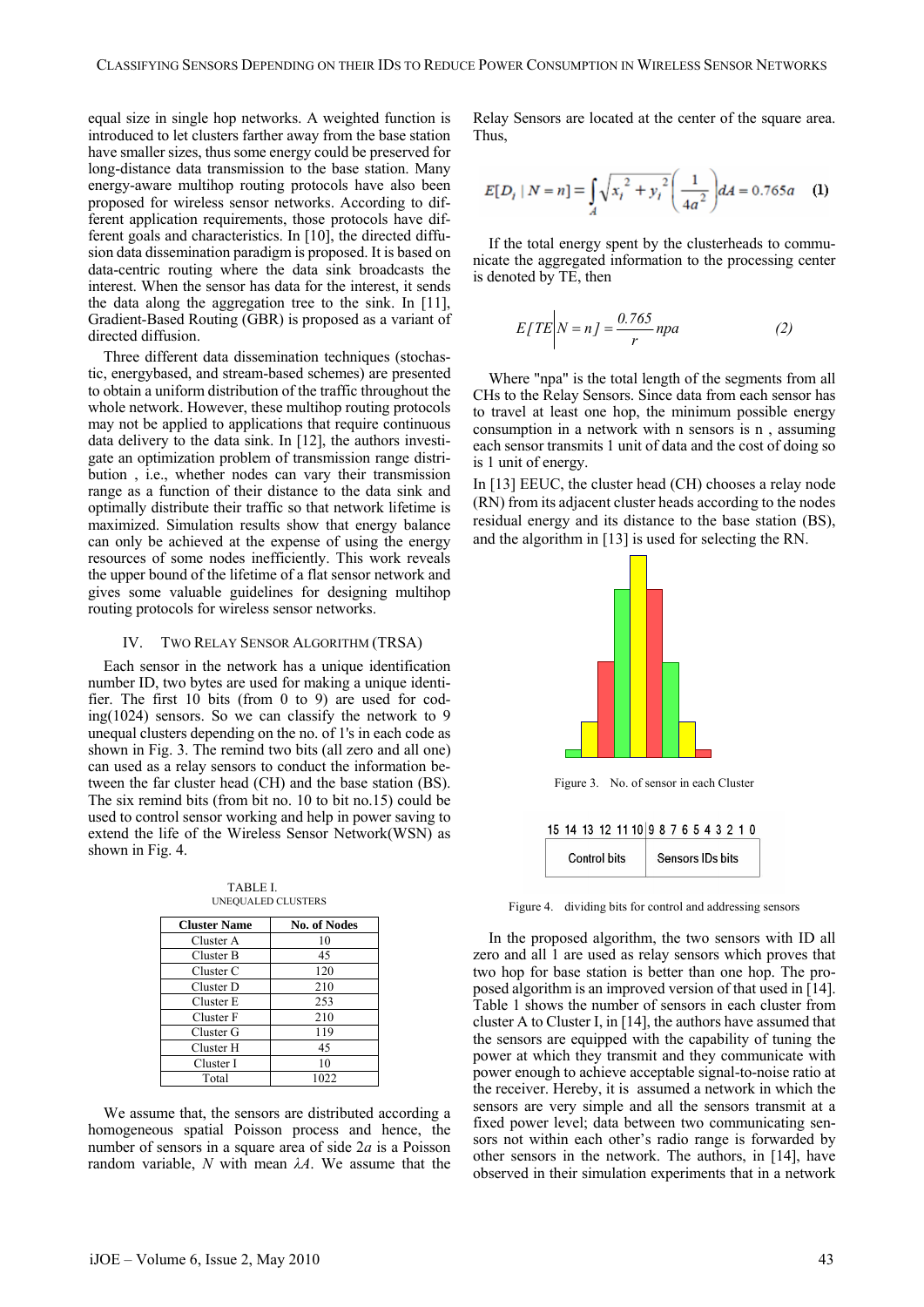with one level of clustering, there is an optimal number of cluster heads that minimizes the energy used in the network. In this paper, results provided in [13] are utilized to obtain the optimal number of cluster heads at each level of clustering analytically.

As in [9], each sensor in the network becomes a cluster head (CH) with probability *p* and advertises itself as a cluster head to the sensors within its radio range. We call these cluster heads the *volunteer cluster heads*. This advertisement is forwarded to all the sensors that are no more than *k* hops away from the cluster head. Any sensor that receives such advertisements and is not itself a cluster head joins the cluster of the closest cluster head. Any sensor that is neither a cluster head nor has joined any cluster itself becomes a cluster head; we call these cluster heads the forced cluster heads. Because we have limited the advertisement forwarding to k hops, if a sensor does not receive a CH advertisement within time duration t (where t units is the time required for data to reach the cluster head from any sensor k hops away) it can infer that it is not within k hops of any volunteer cluster head and hence become a forced cluster head. Moreover, since all the sensors within a cluster are at most k hops away from the cluster-head, the cluster head can transmit the aggregated information to the processing center after every t units of time. This limit on the number of hops thus allows the cluster-heads to schedule their transmissions. Note that this is a distributed algorithm and does not demand clock synchronization between the sensors. As In [14] an Energy-Efficient Unequal Clustering (EEUC) mechanism for periodical data gathering applications in wireless sensor networks. It wisely organizes the network via unequal clustering and multihop routing. EEUC is a distributed competitive algorithm, where cluster heads are elected by localized competition, which is unlike LEACH [4], and with no iteration, which differs from HEED [4]. The node's competition range decreases as its distance to the base station decreasing. The result is that clusters closer to the base station are expected to have smaller cluster sizes, thus they will consume lower energy during the intra-cluster data processing, and can preserve some more energy for the inter-cluster relay traffic. In the proposed multihop routing protocol for inter-cluster communication, a cluster head chooses a relay node from its adjacent cluster heads according to the node's residual energy and its distance to the base station. Simulation results show that EEUC successfully balances the energy consumption over the network, and achieves a remarkable network lifetime improvement.

## V. OPTIMAL PARAMETERS FOR THE ALGORITHM

As in [16,17] it is assumed that: a WSN model has the following properties:1) The base station is located far away from the sensors. 2) The nodes have uniform initial energy allocation. 3) The nodes are equipped with power control capabilities 4) Each node senses the environment at a fixed rate and 5) All nodes immobile. 6) Each sensor uses 1 unit of energy to transmit or receive 1 unit of data.7) The communication environment is contention- and error-free; hence, sensors do not have to retransmit any data.8) A distance of *d* between any sensor and its cluster head is equivalent to  $\lfloor d/r \rfloor$  hops.

As in [17] the saving in energy increases as the desity of sensors in the network increases.We use a simplified model shown in [9] for the radio hardware energy dissipation. Both the free space  $(d^2)$  power loss) and the multi-path fading  $(d<sup>4</sup>$  power loss) channel models are used in the model, depending on the distance between the transmitter and receiver. The energy spent for transmission of a *l*-bit packet over distance *d* is:

$$
E_{Tx}(l,d) = \begin{cases} lE_{elec} + l\varepsilon_{fs}d^2, & d \prec d_0 \\ lE_{elec} + l\varepsilon_{mp}d^4, & d \ge d_0 \end{cases}
$$
 (3)

Where d, is the distance, l-bit packet,  $d^2$  for power loss in free space,  $d^4$  is power loss in the multi path fading,  $\varepsilon_{fs}$ energy in free space,  $\varepsilon_{mp}$  energy for multi path fading and to receive this message, the radio expends energy is:

$$
E_{Rx}(l) = lE_{elec.}
$$
 (4)

A sensor node also consumes *EDA* (nJ/bit/signal) amount of energy for data aggregation. It's also assumed that the sensed information is highly correlated, thus the cluster head can always aggregate the data gathered from its members into a single length-fixed packet. As shown in fig. 5 TRSA results is better than LEACH, HEED and EEUC in number of rounds and number of a live sensors.

## VI. CONCLUSIONS AND FUTURE WORK

In this paper, we have assumed that the communication environment is contention and error free. Simulation results show that our unequal clustering mechanism (TRSA) clearly improves the network lifetime over LEACH , HEED and EEUC. Clusters closer to the base station have smaller sizes than those farther away from the base station, thus cluster heads closer to the base station can preserve some energy for the purpose of inter-cluster data forwarding.



Figure 5. The number of alive sensor nodes over time

#### **REFERENCES**

- [1] F. Zhao and L. Guibas, "Wireless Sensor Networks: An Information Processing Approach (Morgan Kaufmann Series in Networking)." San Mateo, CA: Morgan Kaufmann, 2004.
- [2] R¨OMER, K., BLUM, P., ANDMEIER, L. 2005. Time synchronization and calibration in wireless sensor networks. In Handbook of Sensor Networks: Algorithms and Architectures, I. Stojmenovic, Ed. John Wiley & Sons, Hoboken, NJ, 199–237.